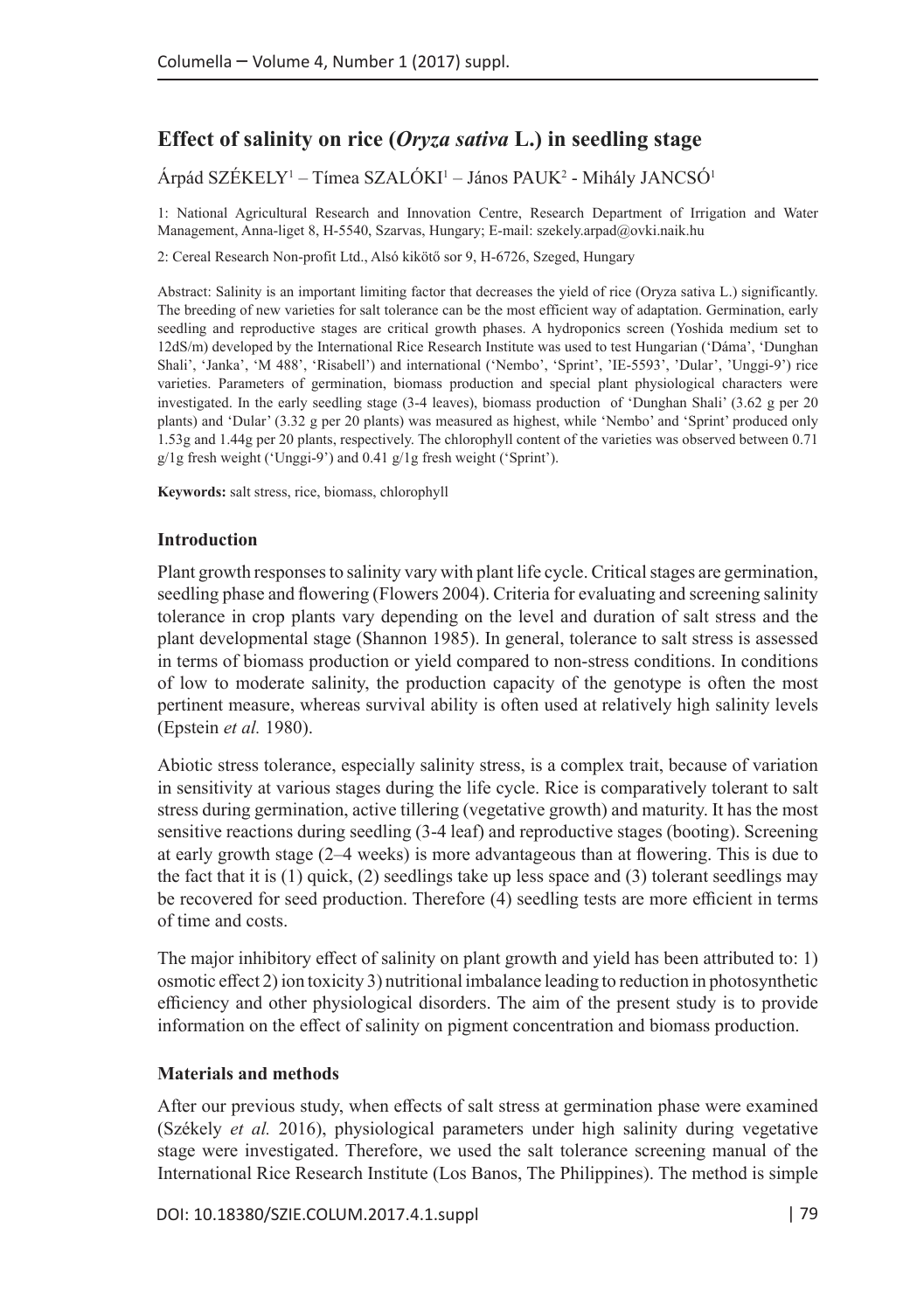to use. Ten rice varieties (nine *japonica* varieties ('Dunghan Shali', 'Risabell', 'M 488', 'Janka', 'Dáma', 'Nembo', 'Sprint', 'Unggi-9' and 'IE 5593') and one *indica* ('Dular') were chosen to test salt tolerance. The varieties were grown on Yoshida solution in greenhouse for two weeks. Salt stress was induced by the addition of NaCl to 8 dS/m conductivity (EC) for one week. Final EC was set to 12 dS/m. 20 plants of every variety were used in one replication.

The number of parallels was four. Pigment concentration was estimated on four individual plants after two-week period of stress imposition. A median segment was collected on each youngest leaf. We determined biomass production and content of photosynthetic pigments (chlorophyll a and b, anthocyanins and carotenoids).

According to Krishnan (1996), the best method to extract total chlorophyll is incubation with 80 % acetone; therefore we used Lichtenthaler's method (1987).

The extraction of chlorophyll was made in two phases. We added 1.5 ml 100 % acetone to 25mg piece of leaf and incubated for 24 hours. Then samples were centrifuged (15000 rpm), the supernatant was put aside and 1.5 ml 80 % acetone was added again for 24 hours. At the end of experiment, the extract liquid was made up to a total volume of 6 ml with 80 % acetone.

The absorbance was measured by photometer (Hach DR 4000) at four wavelengths: 470, 534, 643 and 661 nm. The pigment content was calculated by the following formulas:

Anthocyanin = 0.0821\*A534 - 0.00687\*A643 - 0.002423\*A661

Chlorophyll  $b = 0.02255 * A643 - 0.00439 * A534 - 0.004488 * A661$ 

Chlorophyll a =  $0.01261*Ad61-0.001023*Ad534-0.00022*Ad53$ 

Carotenoids =  $(A470 - 17.1*(Chl a + Chl b) - 9.479*Anthocyanin) / 119.26$ 

## **Results and discussion**

Morphological parameters such as shoot fresh weight and shoot dry weight are correlated with crop salt tolerance at early growth stages and can be used as an indicator for salt tolerance (Noreen and Ashraf 2008).

The results of salt tolerance screening of rice varieties at the seedling stage are shown on the Table 1. 'Dunghan Shali' and 'Dular' had the highest dry weight regarding shoot development (3.62 g and 3,32 g/20 plants), while 'Nembo' and 'Sprint' produced only 1.53 g and 1.44 g per 20 plants, respectively.

The difference is twice as much. In case of root formation 'Dular' developed the biggest root system while 'Nembo' and 'Sprint' were the most undeveloped ones. The difference is quadruplicate.

This is very interesting, because in our previous study (Székely *et al.* 2016) we confirmed that 'Dular' is the most sensitive variety at germination phase under salinity. Dry matter content was observed in a range of 24.15 % ('Janka') and 29.95 % ('Dáma').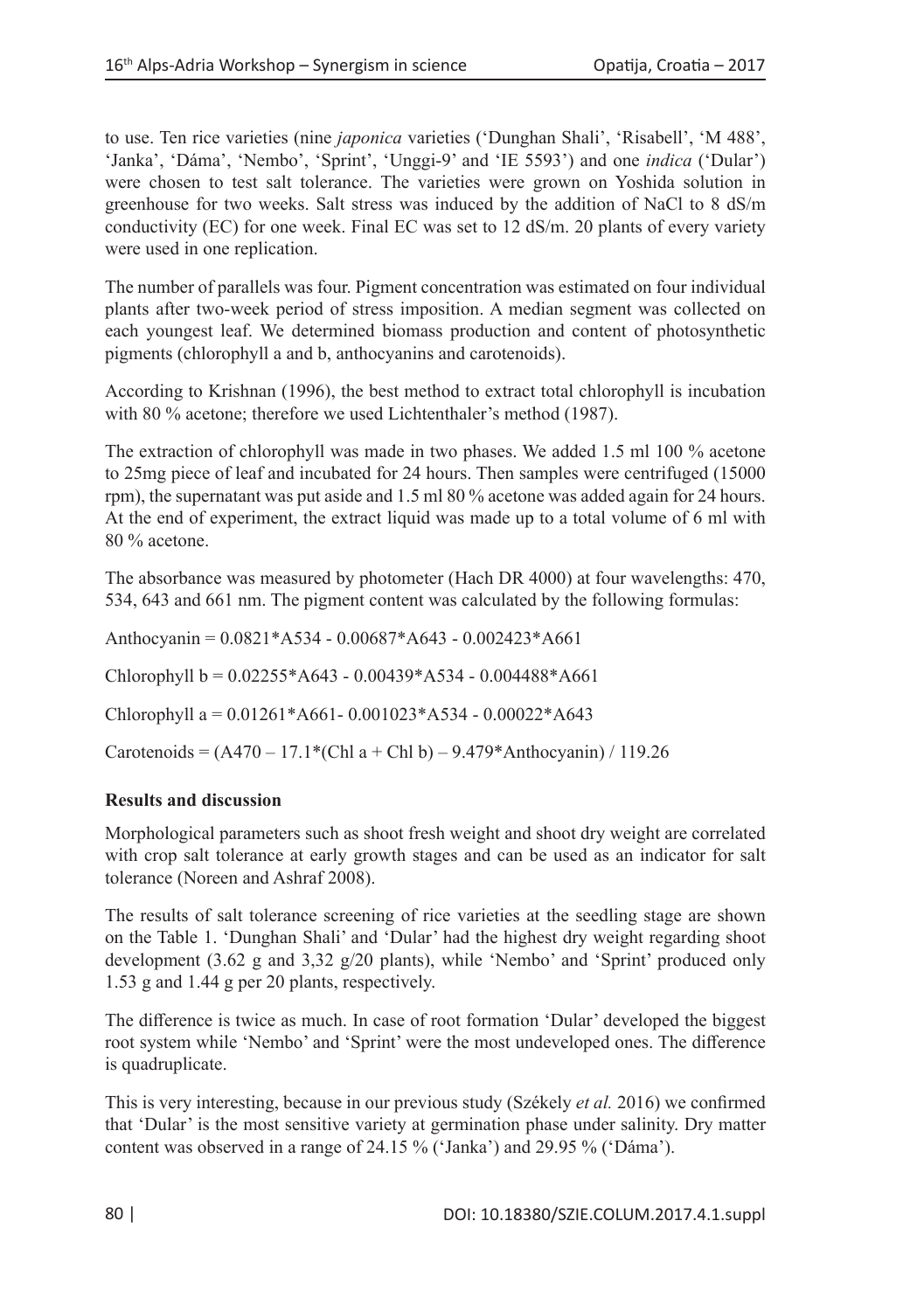|          |       | FW               | DW              | Dry matter       | Anthocyanin        | Chlorophyll<br>$a + b$ |
|----------|-------|------------------|-----------------|------------------|--------------------|------------------------|
|          |       | $Av \pm SD$      | $Av \pm SD$     | $Av \pm SD$      | $Av \pm SD$        | $Av \pm SD$            |
| D.Shali  | shoot | $14.90 \pm 3.12$ | $3.62 \pm 0.36$ | $24.61 \pm 2.73$ | 293.82±31.36       | $1004.12 \pm 55.59$    |
|          | root  | $9.60 \pm 0.60$  | $0.79 \pm 0.10$ | $8.17 \pm 0.57$  |                    |                        |
| M-488    | shoot | $7.89 \pm 0.31$  | $2.00\pm0.09$   | $25.34 \pm 0.09$ | $178.06 \pm 10.31$ | $1126.83\pm 65.38$     |
|          | root  | $5.28 \pm 0.43$  | $0.47 \pm 0.02$ | $8.92 \pm 1.11$  |                    |                        |
| Janka    | shoot | $9.96 \pm 0.57$  | $2.41 \pm 0.42$ | 24.15±2.87       | $165.69 \pm 11.35$ | 859.74±3.21            |
|          | root  | $7.79 \pm 2.20$  | $0.70 \pm 0.13$ | $9.17 \pm 0.92$  |                    |                        |
| Dáma     | shoot | $8.39 \pm 0.97$  | $2.50 \pm 0.02$ | 29.95 ± 3.19     | $192.15 \pm 5.06$  | $1201.75 \pm 112.33$   |
|          | root  | $6.89 \pm 0.30$  | $0.65 \pm 0.02$ | $9.46 \pm 0.64$  |                    |                        |
| Risabell | shoot | $7.25 \pm 0.97$  | $1.84 \pm 0.31$ | 25.38±0.86       | 295.86±37.28       | $1031.67 \pm 76.31$    |
|          | root  | $4.24 \pm 1.10$  | $0.43 \pm 0.09$ | $10.12 \pm 0.44$ |                    |                        |
| Dular    | shoot | $13.74 \pm 0.15$ | $3.32 \pm 0.18$ | $24.17 \pm 1.02$ | 352.14±17.90       | 1226.58±92.39          |
|          | root  | $12.42 \pm 0.08$ | $1.29 \pm 0.00$ | $10.35 \pm 0.10$ |                    |                        |
| Sprint   | shoot | $5.37 \pm 0.72$  | $1.45 \pm 0.13$ | $27.00 \pm 1.21$ | 300.87±46.12       | 820.86±33.88           |
|          | root  | $3.10 \pm 0.32$  | $0.32 \pm 0.03$ | $10.32 \pm 0.02$ |                    |                        |
| IE-5593  | shoot | $11.47 \pm 1.19$ | $2.79 \pm 0.12$ | 24.37±1.46       | 435.25±20.05       | 948.99±30.04           |
|          | root  | $8.15 \pm 1.30$  | $0.74 \pm 0.11$ | $9.26 \pm 2.82$  |                    |                        |
| Nembo    | shoot | $5.20 \pm 0.10$  | $1.53 \pm 0.07$ | 29.50±0.86       | 425.96±40.46       | 975.37±83.45           |
|          | root  | $3.65 \pm 0.59$  | $0.36 \pm 0.04$ | $9.78 \pm 0.51$  |                    |                        |
| Unggi-9  | shoot | $8.09 \pm 0.74$  | $2.20 \pm 0.13$ | $27.22 \pm 0.86$ | 326.57±21.89       | 1426.34±84.90          |
|          | root  | $5.12 \pm 0.79$  | $0.50 \pm 0.08$ | $9.78 \pm 0.14$  |                    |                        |

*Table 1. Biomass and pigment content of ten rice varieties under saline condition. Biomass was calculated as an average of 20 plants (g). Fw – fresh weight, DW – dry weight. Anthocyanins, Chlorophyll and Carotenoids are given in µg/g fresh weight*



*Figure 1: The carotenoid content of rice varieties under salt stress conditions during the early vegetative stage (µg/g fresh weight).* 

Anthocyanins and carotenoids are parts of antioxidant system of plants. The data showed a large range of pigment concentrations. High level of anthocyanins was observed 'IE-5593' (435.25 µg/g fresh weight), while 'Janka' has just 165.69 µg/g fresh weight. Comparison of different genotypes shows that 'Unggi-9' had highest total chlorophyll content and 'Sprint' and 'Janka' had the lowest value. The maximum of carotenoids under saline condition was recorded in 'Unggi-9' and 'Dáma' as  $422.27 \mu g/g$  and  $411.59 \mu g/g$ , respectively (Figure 1). Minimums were calculated in 'Risabell', 'Janka' and 'Sprint'.